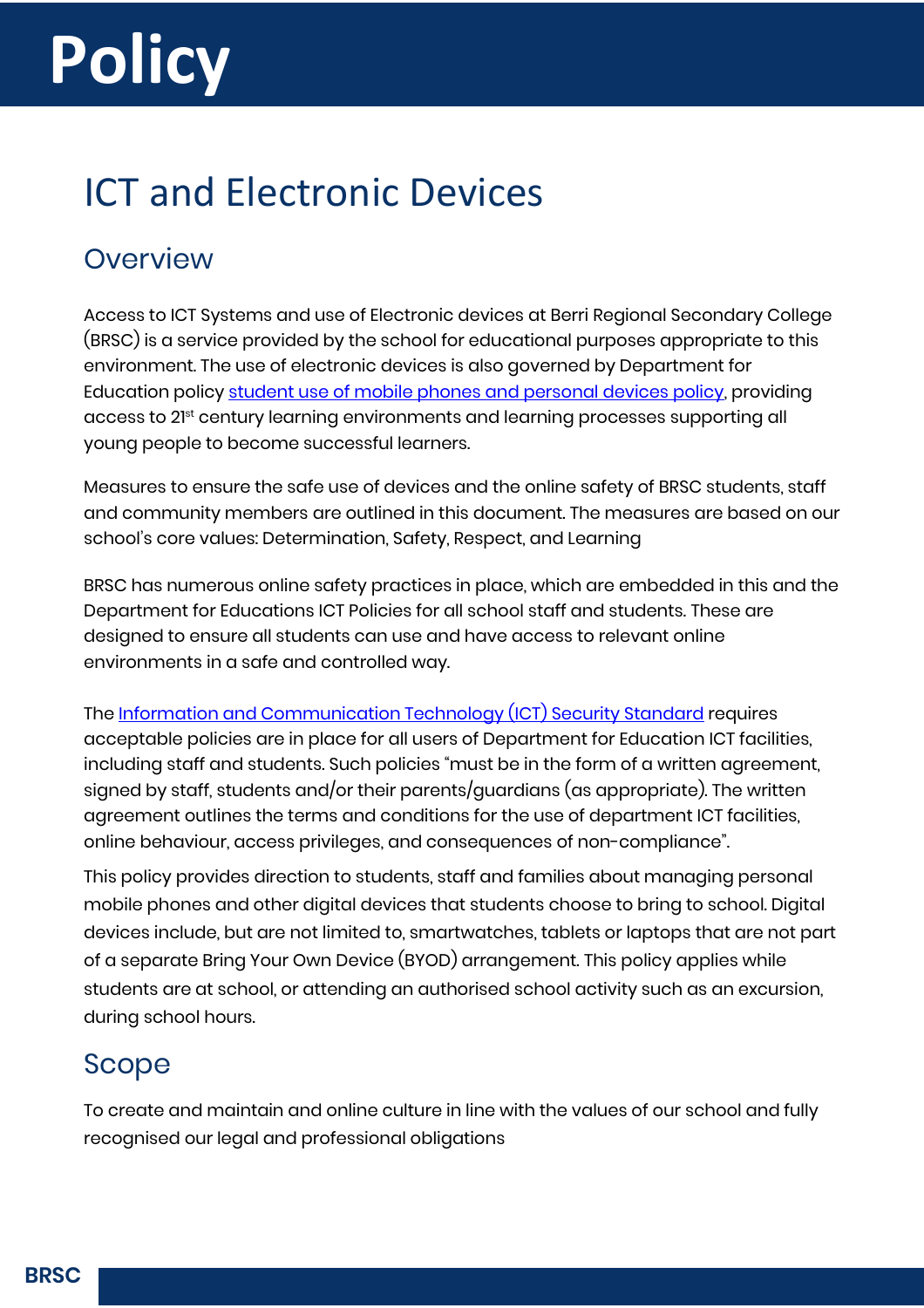## Contents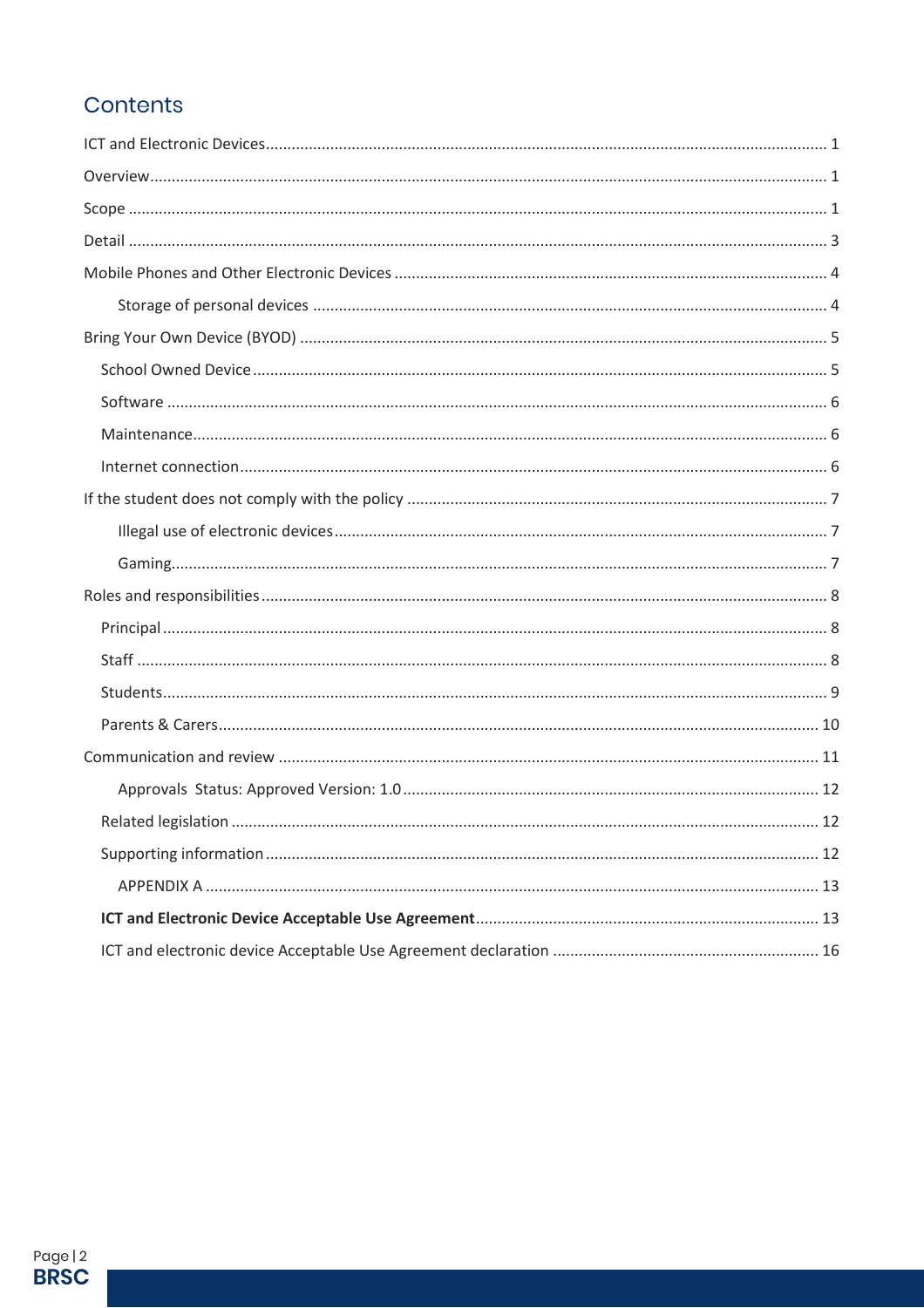# **Policy**

## <span id="page-2-0"></span>**Detail**

All students will be issued with this policy at enrolment and once signed consent has been returned to the school, students will be able to bring a device to school, use the school's ICT systems and be allowed to use other electronic devices based on the relevant policy at their year level.

BRSC actively encourages and supports students in developing 21st century skills that encompass the use of a wide range of digital technologies for learning and studyrelated activities. **By using the school's ICT systems and network, students agree that they will not use the system for inappropriate, objectionable or illegal activities.**

This policy includes information about all obligations and responsibilities related to ICT and Electronic Devices, as well as the nature of possible consequences associated with any breaches of this policy including online safety breaches, which undermine the safety and wellbeing of the school environment. Any breach of the conditions will be dealt with in line with the school's Behaviour Management Policy. This may include a 'natural consequence' of the removal of access rights.

Content posted or uploaded online creates a permanent digital footprint. Staff and students must think carefully about their online conduct, to preserve and protect individual reputations and the reputation of BRSC. All students are explicitly taught about relevant Online Safety through the Digital Literacy General Capability in all learning areas and a dedicated unit as part of the Digital Technologies Subject (in Years 7-11).

While technology creates new tools for learning, sharing information and collaborating, the same laws, policies, expectations, and guidelines for interacting within and outside the BRSC community apply online.

Information for parents regarding laws and tips for staying safe online can be found at: [www.esafety.gov.au](http://www.esafety.gov.au/)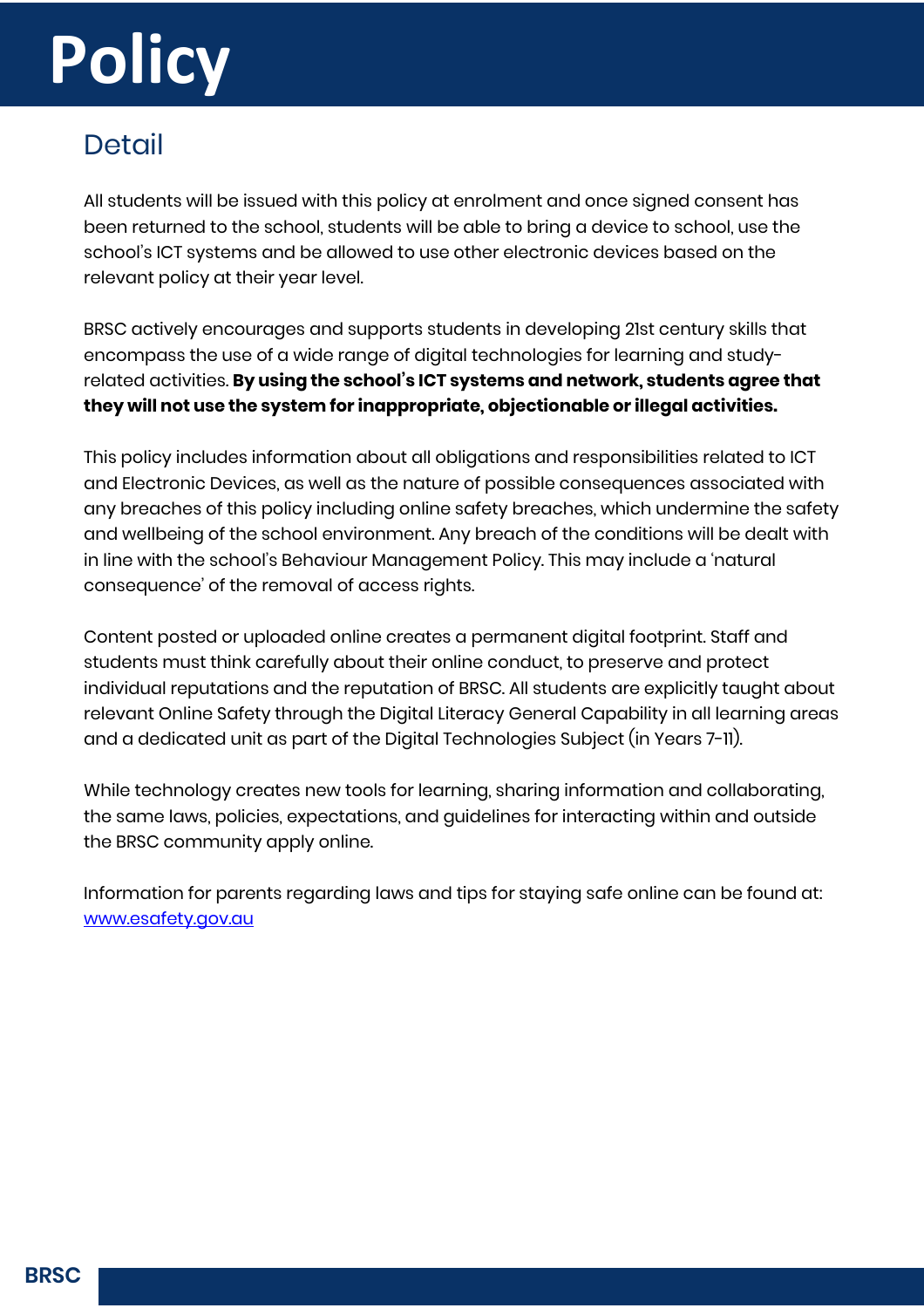# <span id="page-3-0"></span>Mobile Phones and Other Electronic Devices

BRSC students are restricted from bringing mobile phones to school unless authorised for after school emergency use and communicated to the school by the Parent/Carer.

BRSC recognises that there are legitimate reasons for students to bring a mobile phone or personal device to school. This may include:

- To ensure their safety while travelling
- So that parents can contact them outside of school hours.

If students feel they need to urgently contact home during school hours, they can negotiate with their teacher to leave the classroom to call from Student Services.

#### <span id="page-3-1"></span>Storage of personal devices

Authorised devices are encouraged to be handed in to the school at the beginning of the day and collected at the end of the day to ensure safekeeping. Devices which are handed in can be done so either at the school library and will be stored in a secure locked location. Alternatively, phones may be kept, turned off and in the student's bag where students are responsible for securing their device and ensuring it is not damaged.

Research has shown that even having a phone in the classroom but put away, can be a form of a distraction to student learning and limit working memory (Ward et al, 2017). At this age of development, we believe that students should have limited access to mobile phone use and can develop their ICT capability through their laptop use. Students are required to use a calculator for Math lessons and may access music from their laptop if needed with teacher permission.

Any inappropriate phone use will be managed in line with the school's Student Wellbeing and Engagement Policy and will be confiscated.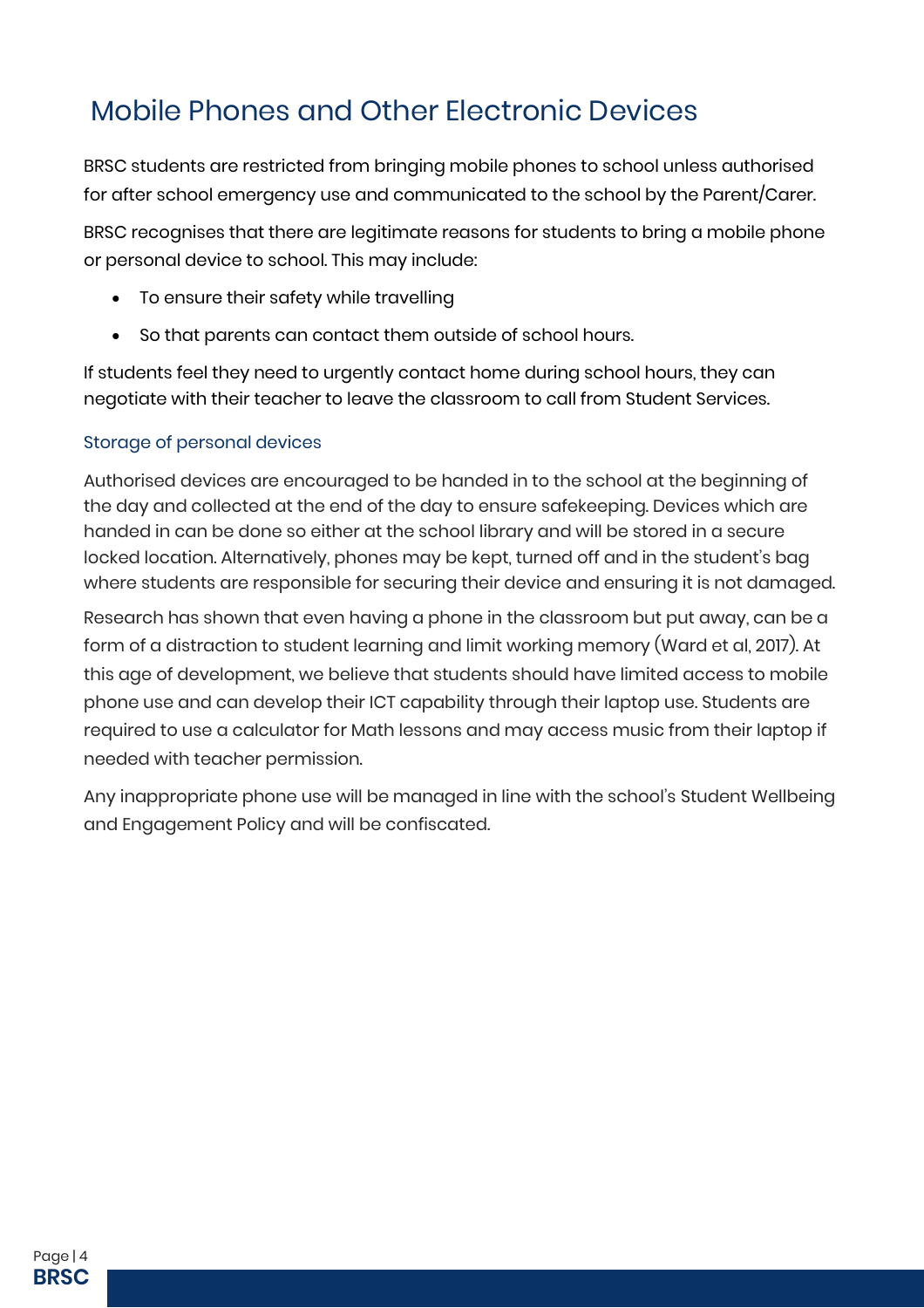# <span id="page-4-0"></span>Bring Your Own Device (BYOD)

BRSC is a 1 to 1 device school and as such all students are required to bring a personal Digital Technology device such as laptop or tablet to school. The purpose of bringing a device (BYOD arrangement) is to better support and enhance student learning through the access and use of 21st century learning resources.

Devices are brought to the school at the risk of the owner. The school assumes no financial liability for this equipment. Insurance is the owner's responsibility.

Parent/Carers buying devices from the School Portal have an option to purchase additional insurance at time of purchase. Devices requiring secure storage can be placed in designated locked storage/charging cabinets located within most buildings in the school. Students are responsible for securing their own equipment and ensuring that it is not damaged.

Should an item proved to be stolen, it will be reported to the Principal, or Principal's delegate, who will determine the appropriate extent to which an investigation will occur.

Devices can be purchased via the school's online **BYOD Portal** from another external company or students can borrow a "school owned device". For families who are financially unable to provide a device for their child to use, *please* contact the school to discuss borrowing a school owned device.

#### <span id="page-4-1"></span>School Owned Device

Students opting to borrow a "school owned device" will be issued a device (with a bag and charging cord) upon completion of and return of a *commitment to pay agreement* covering for any damage or loss to the device whilst borrowed out to the student. The student may then use this device for the duration of the school year in which the commitment to pay is signed for. All School Owned Devices must be returned by the end of each school year. This is to enable the device to be checked, updated and any other work as required to be undertaken. Any costs involved with unreturned devices or damage will be the responsibility of the parent/carer as signed under the commitment to pay agreement.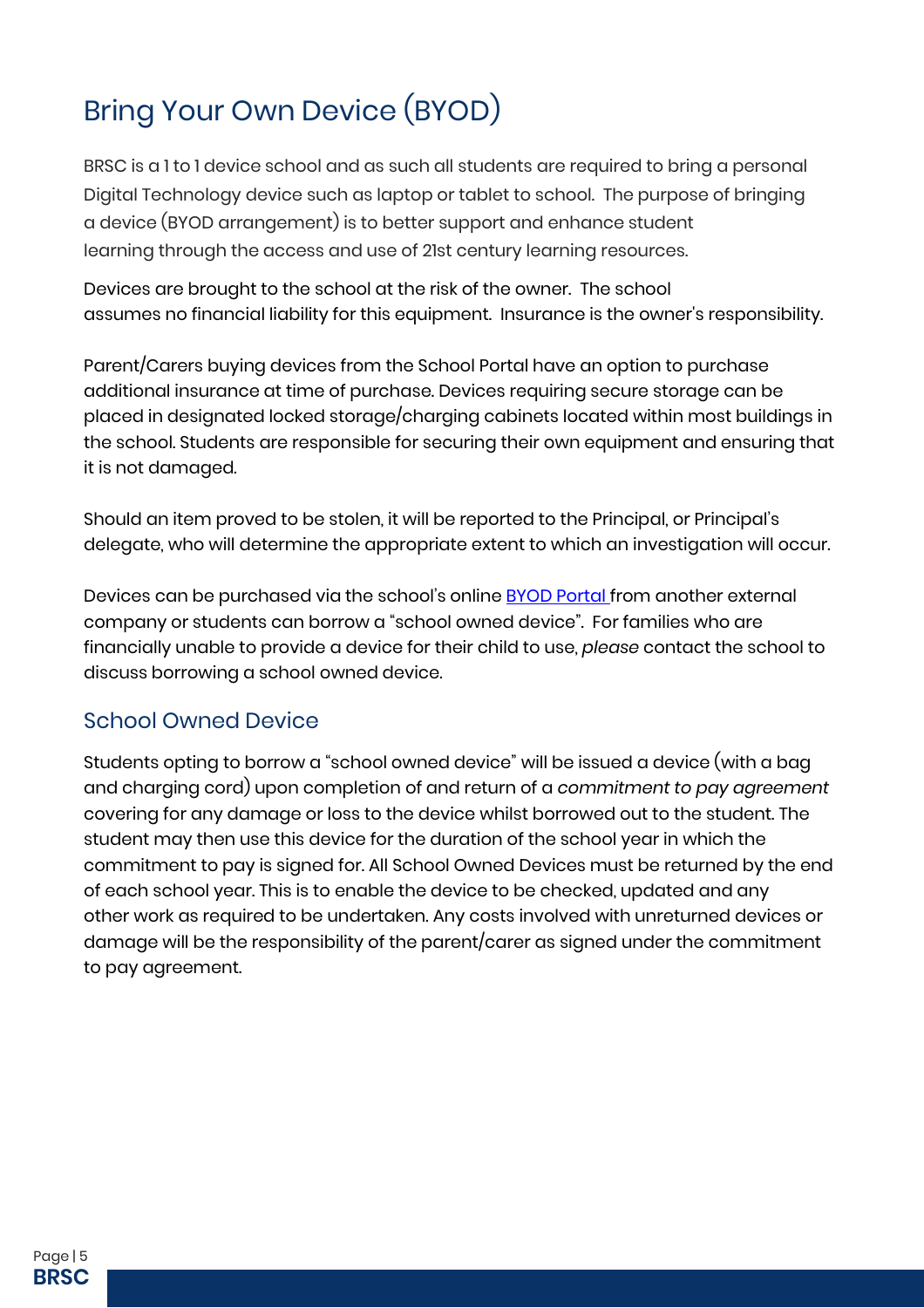#### <span id="page-5-0"></span>**Software**

The school is able to supply most software that the student requires for the device. Software included includes –

- Microsoft Office
- Google Suite
- Adobe Creative Cloud (For Media Art/Design students)
- Auto Desk CAD Software
- Sketch Up
- Minecraft Education Edition and various applications required if the student is undertaking Digital Technologies

These programs will be accessible whilst the student is actively enrolled at the school. Support in installing these programs can be obtained from the school's ICT Support Team via logging a job on the school's ICT Help Desk or through support instructions available on the school website or Student Services.

#### <span id="page-5-1"></span>Maintenance

BRSC is not responsible for the maintenance of personally owned equipment. However, the school ICT support team will provide general assistance and support to issues such as connecting the device to the school network and the download and install of selected software/applications.

Support can be requested by logging a job on the School's ICT Help Desk or emailing [ICT.Helpdesk525@schools.sa.edu.au.](mailto:ICT.Helpdesk525@schools.sa.edu.au)

#### <span id="page-5-2"></span>Internet connection

Students will be asked to connect their device to the school's network. This is to ensure the student has access to a safe and secure online connection. The student will be guided through this connection process by the teacher/school staff member, a member of the ICT support team or through written/video instructions provided. In some instances, a teacher may approve use without connecting the device to the schools network. In this instance the device will be used under the strict supervision of that teacher/school staff member.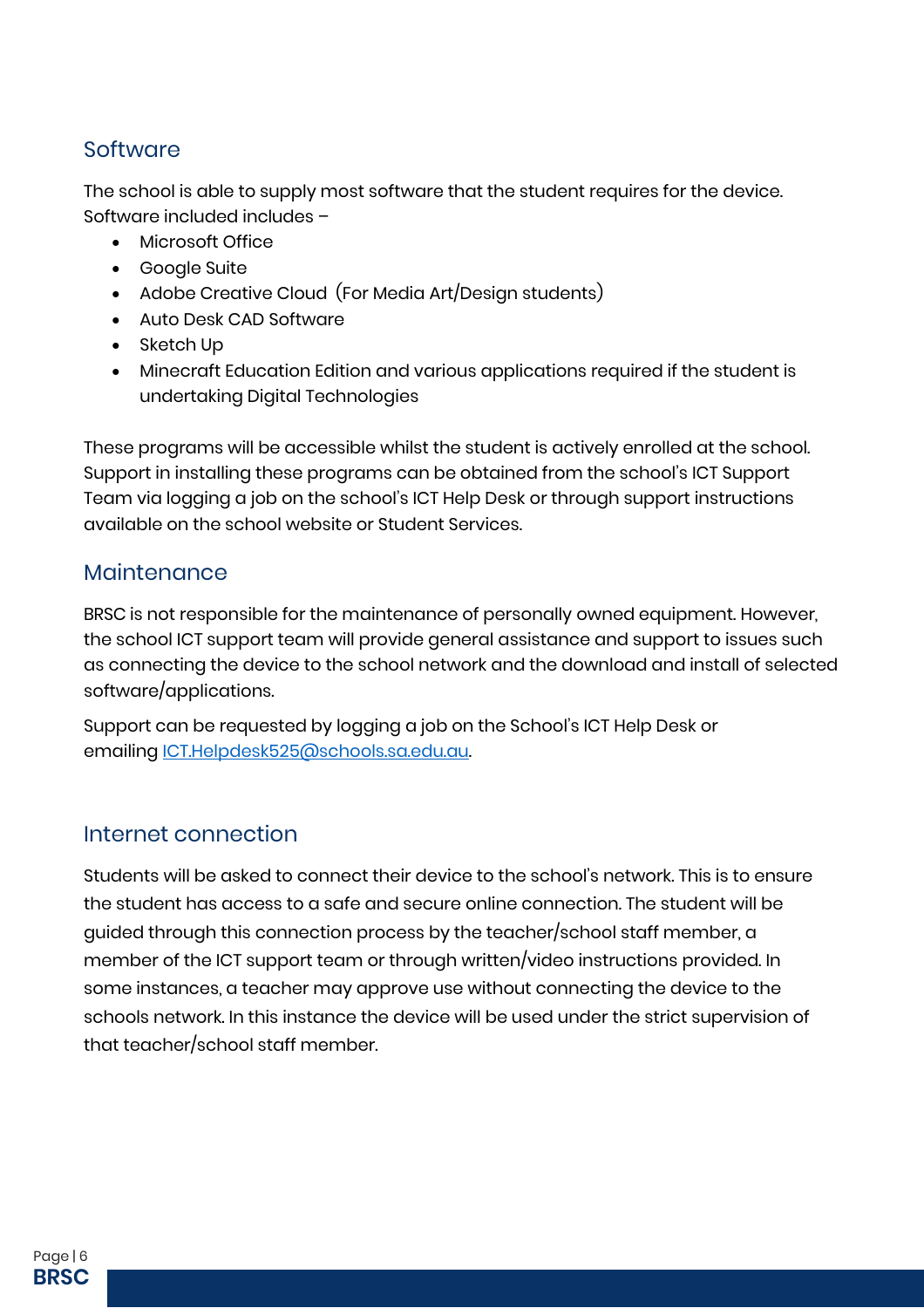# <span id="page-6-0"></span>If the student does not comply with the policy

Breach of policy this may result in teachers/school staff enacting one or more of the following actions:

- o Reminder/warning issued in the first instance.
- o Teacher/school staff will direct student to put device away and use a school owned device in its place.
- o After repeat reminders, device may be confiscated for either the rest of that lesson or until the end of the school day.
- $\circ$  In cases of regular/multiple breaches, the student may be banned from bringing personal device to school. A meeting with an Assistant Principal will be set up in this case to discuss this.

If device is confiscated for:

- o *Remainder of the lesson* teacher/school staff member will hold device within the classroom and will return the device to the student at the end of the lesson. Before returning the device the teacher/school staff member will have a discussion with the student around appropriate use for future lessons.
- o *Rest of school day* teacher/school staff member will collect device and take to student services. The student's device will be secured in a secure location. The student will be allowed to collect this device at the end of the school day.

#### <span id="page-6-1"></span>Illegal use of electronic devices

In line with Department for Education guidelines, any illegal use or suspected illegal use of a personal device while at school or during any school endorsed activity may result in the police being contacted and device may be seized.

#### <span id="page-6-2"></span>Gaming

Students are not permitted to use their devices for entertainment or gaming purposes during the school day unless directed by the teacher for educational purposes. Devices or any storage media (such as USB's and External Hard Drives) storing any images, files, programs, applications (including games) or data inappropriate in a school setting is not authorised on school premises or school activities.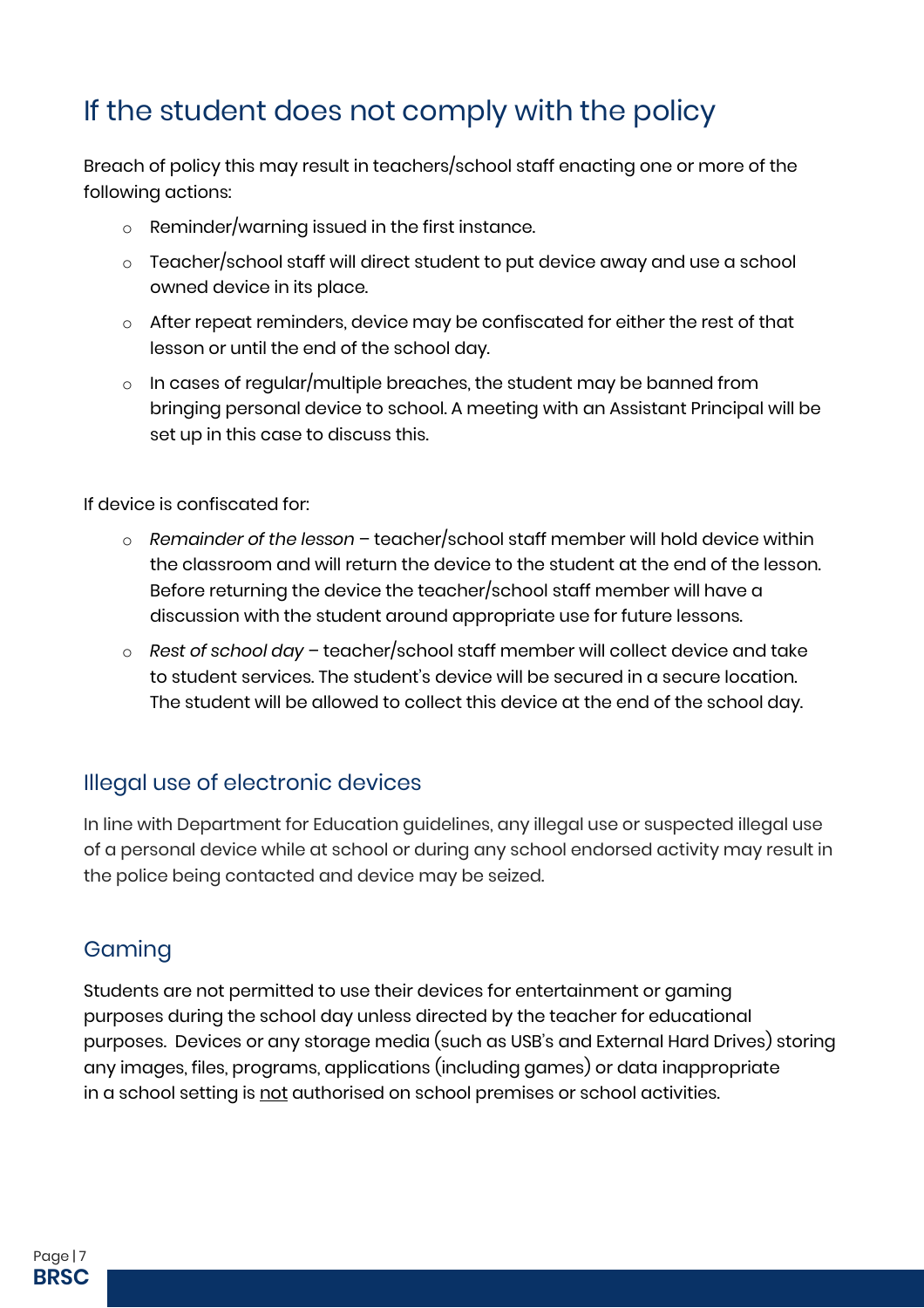# <span id="page-7-0"></span>Roles and responsibilities

## <span id="page-7-1"></span>Principal

- Make sure:
	- o This policy is clearly communicated and accessible to all students, staff and families
	- o There is a process for regular review of the policy
	- o Secure storage is provided for student personal devices that are handed in to school staff
	- o Processes are in place for monitoring internet and school network use by all members of the school community.
- Enforce the school's policy and responses to instances of non-compliance.
- Report and respond to incidents of inappropriate use of personal devices in line with department policy and procedures and any legislative requirements.
- Consider requests for exemptions from the school policy from parents, adult or independent students on a case-by-case basis. Make sure that approved exemptions are documented and that relevant staff are informed about students' exemptions.
- Model appropriate use of mobile phones and support families to understand the importance of promoting safe, responsible and respectful use of mobile phones to their children.

#### <span id="page-7-2"></span>**Staff**

- Allow students to use BYOD devices in their class for learning activities where it is appropriate and needed. Each teacher will outline specific guidelines for their use within their classroom to deliver learning opportunities and maintain a safe and productive learning environment
- Take steps to minimise distractions from the non-educational use of personal devices in the learning environment: Any inappropriate use of a mobile phone, including but not limited to; gaming, calls, texts, social media or music, we will respond to instances of non-compliance in line with the school's Behaviour Management Policy.
- Report and respond to incidents of inappropriate use of personal devices in line with department policy and procedures and any legislative requirements.
- Educators will explicitly teach positive behaviour and expectations as per the school's Behaviour Support Policy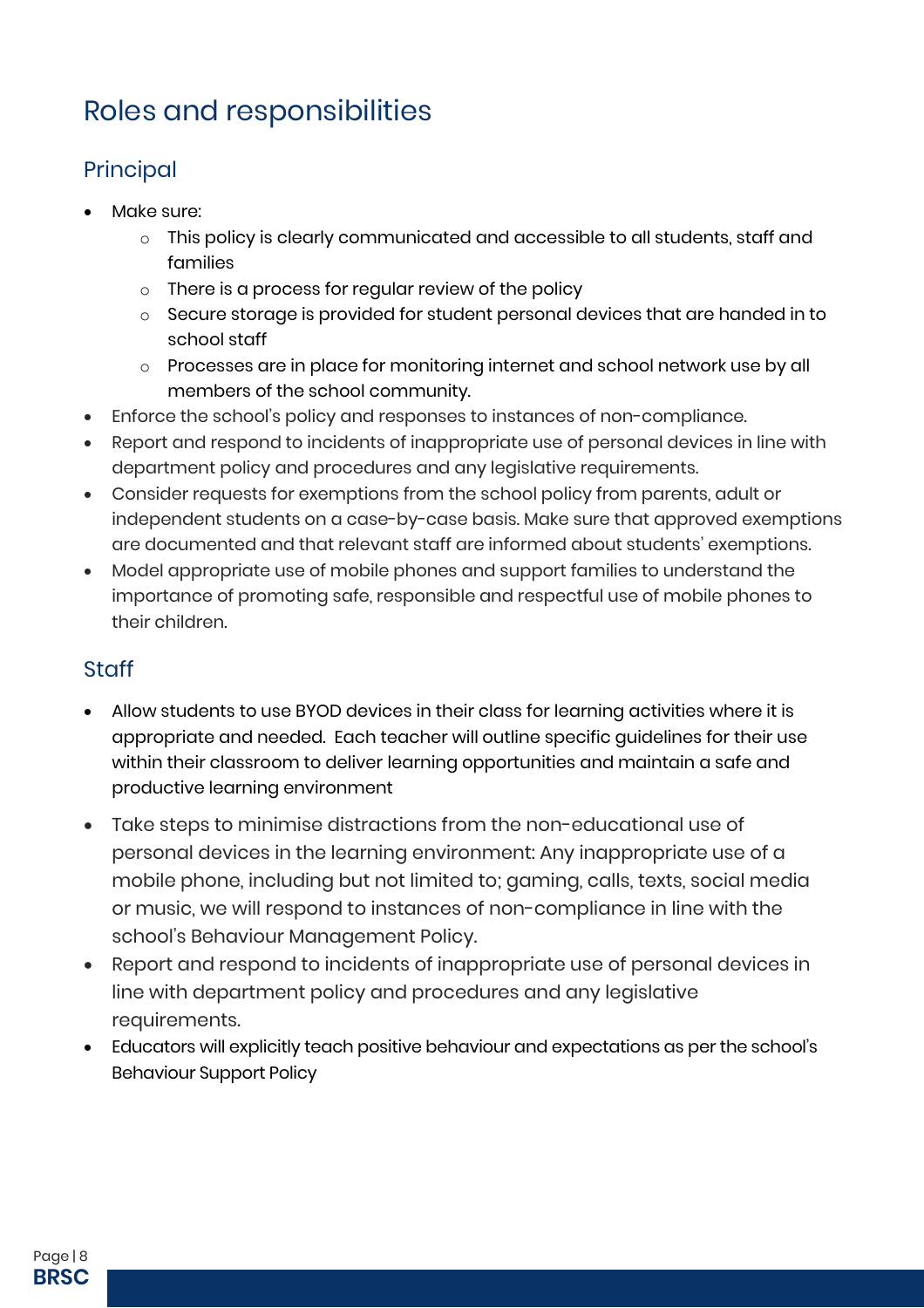- Model appropriate use of electronic devices (such as laptops, mobile phones, etc.) and support families to understand the importance of promoting safe, responsible and respectful use of mobile phones to their children.
- Make sure that any student personal devices handed in for their care are stored in a secure location and are returned to the student (or their parent).

The Senior Leader – Whole School ICT and technologies with support of the leadership team will monitor, evaluate, and review the policy

Staff comply with related department policies and guidelines; Standard – ICT Security; Standard – Electronic Mail Access and Use Guideline; Practical Guide for the use of email and the Internet; Standard – School and Preschool Websites

#### <span id="page-8-0"></span>**Students**

- Comply with the requirements of the school's policy and follow all reasonable directions from the Principal and school staff.
- When permitted to use a personal device in line with this policy, do so in a safe, responsible and respectful way and support peers to do the same.
- Communicate respectfully with others and do not use a mobile phone or other personal device to bully, harass or threaten another person.
- Respect others' rights to privacy and do not take photos, film or audio records of other people without their knowledge or permission.
- Ensure their device, carry bag, mouse and other accessories are clearly labelled with their name.
- Ensure BYOD devices at school are connected to the Schools computer network and internet (GHS\_Secure) and not to a personal "hotspot" or other internet connection (e.g. 4G/5G Dongle, wireless ad-hoc or peer-to-peer network). This is to ensure the student's connection is secure and access to the internet is filtered for cyber security and safety.
- Ensure that their files are backed up in more than 1 location (for example saved on the devices hard drive and a cloud-based location such as the student's One Drive). Flash based storage (USB Flash Drives and Solid-State Drives) although very fast are not a reliable long-term backup option. It is strongly recommended that regular backups are performed.
- Ensure that devices are only operated on the device's battery. Students are not to plug in their devices for charging into school power points. It is recommended that students have a backup battery if their device cannot remain charged for the day otherwise students can charge their devices in the designated locked storage/charging cabinets located at the campus.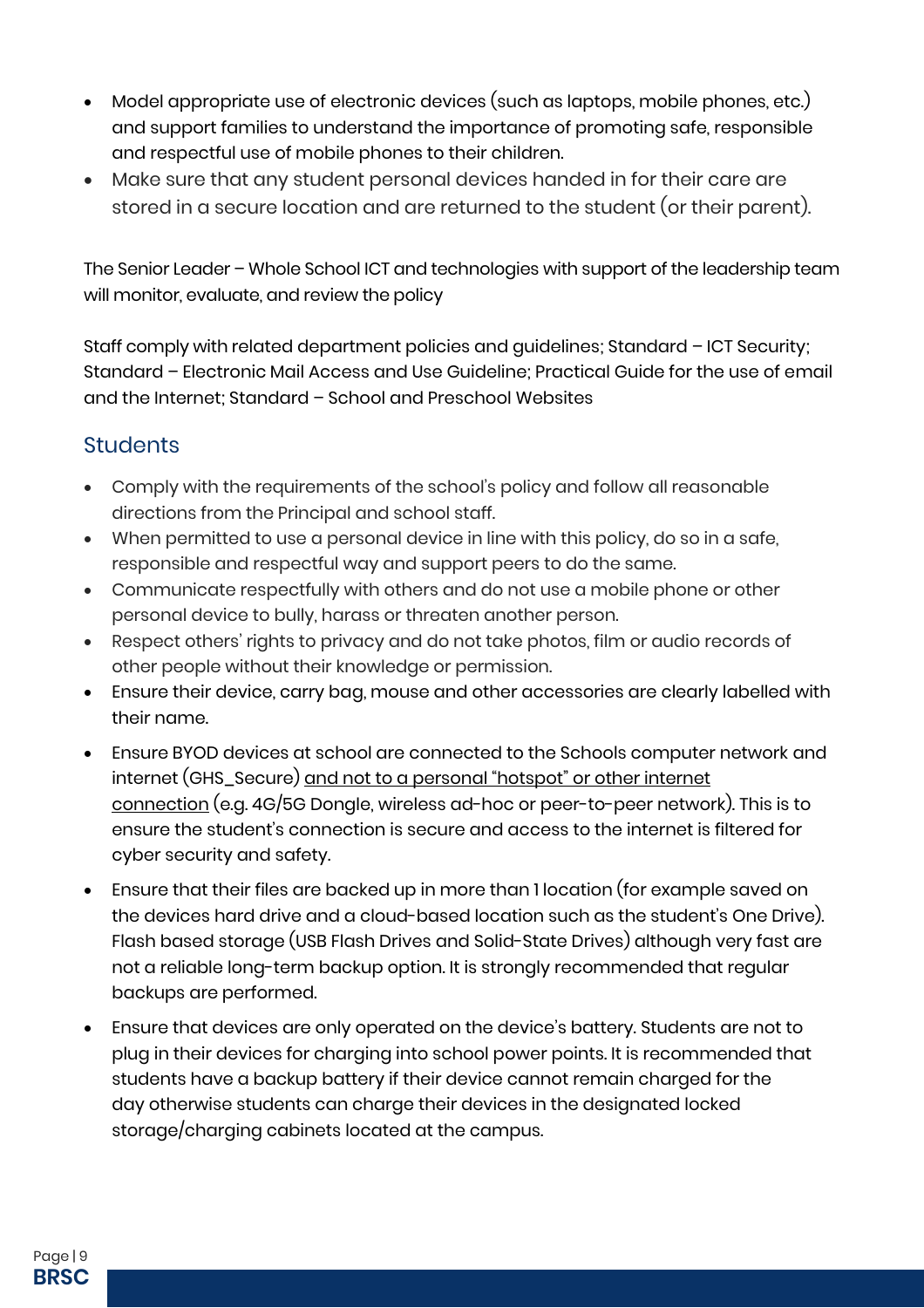Students are not permitted to use a VPN type or style of program whilst at school.

Voice, video, and image capture applications may only be used with teacher permission and relevant to the learning environment whilst being respectful of the rights of others.

Students, who fail to comply with the policy guidelines and procedures for BYOD devices within this policy, will have their access and connectivity privileges suspended until the student and family guarantee compliance.

### <span id="page-9-0"></span>Parents & Carers

- Support the implementation of the school's policy, including the consequences for non-compliance with the policy.
- Recognise the important role they play in supporting their child to use their mobile phone (or other personal device) in a safe, responsible and respectful way.
- Encouraging my child at all times, to follow the online safety procedures and instructions as outlined in this policy while enrolled at BRSC.
- Understanding that I am financially responsible for damage, loss or theft of ICT equipment/digital technology devices caused by my child.
- Use the school's formal communication channels in all instances to communicate with the school (including where a student requires early collection from school). Encourage their child to always report to a school staff member in the first instance if they become unwell or experience an issue at school.
- If the matter is urgent, parents can leave a message with Student Services, which will be communicated as required. This includes receiving calls from family or making emergency calls.
- Contacting the school if there is any aspect of this policy I would like to discuss.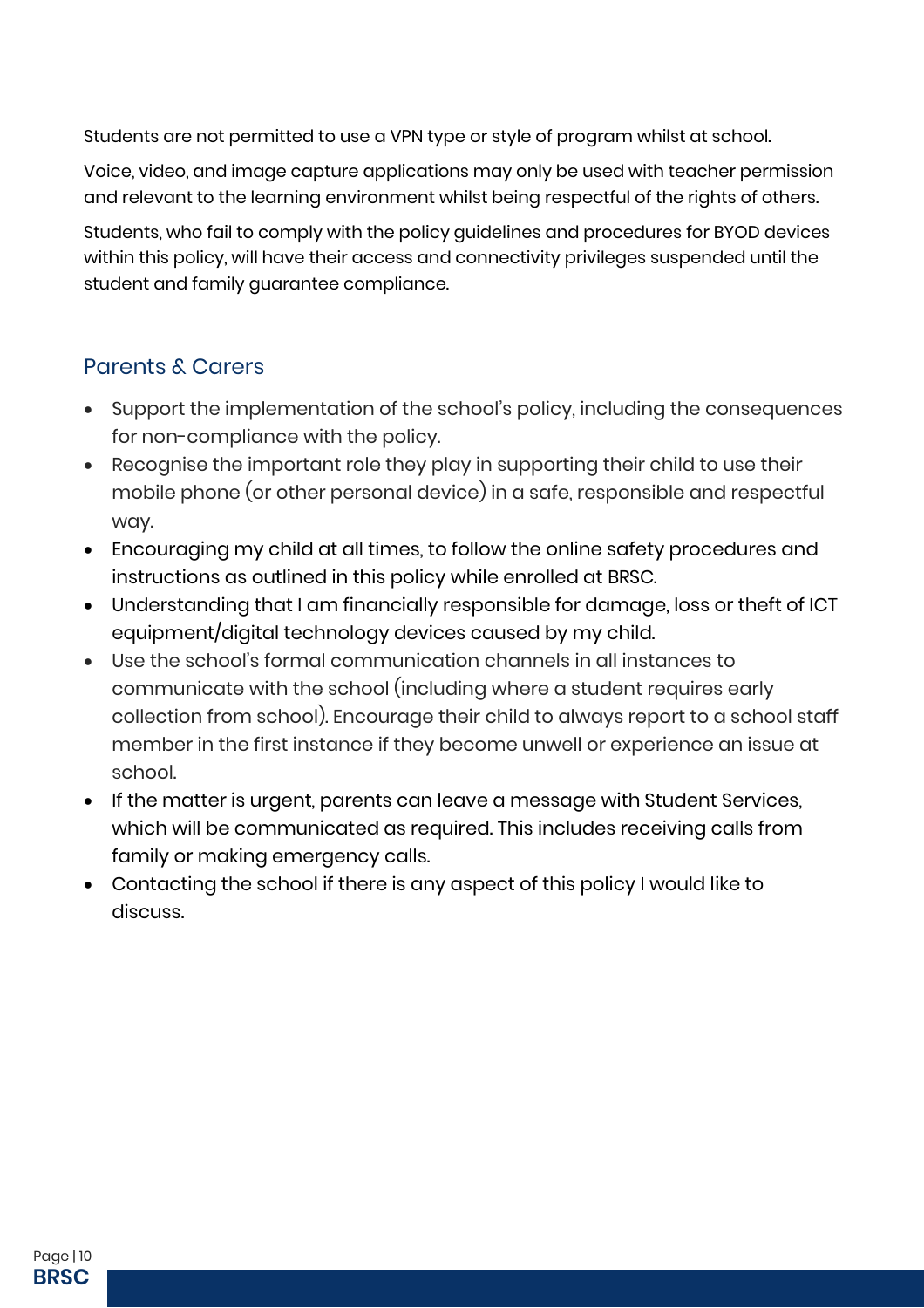# <span id="page-10-0"></span>Communication and review

This policy has been developed with consultation of all stakeholders including students, staff, and parents of BRSC.

This policy will be regularly reviewed and updated as required. Any changes made will be done so through consultation of all affected parties and by the following of BRSC Decision-making Model.

Any approved changes will be communicated to students/parents and the wider school community via one of the school's communication avenues. This could include a formal letter home, an article within the school newsletter, via the school's social media channels or the school website.

A full review of this policy will be held in 3 years' time. This policy can be accessed at any time on the school's website.

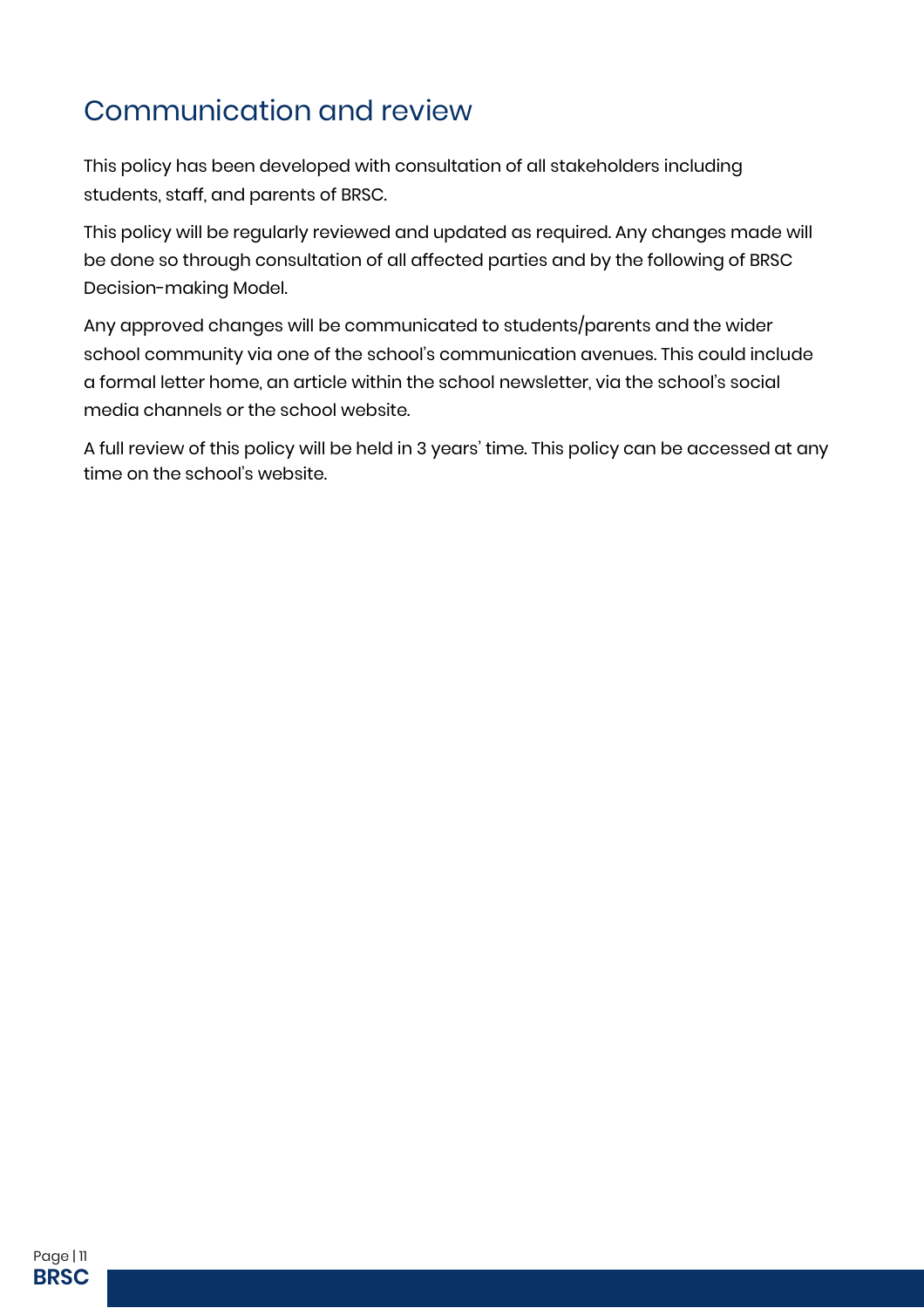## <span id="page-11-0"></span>Approvals

Status: Approved Version: 1.0 Authors: Dylan Milton/Jenna English Approved by: Governing Council Approval date: 26 January 2021 Review Date: October 2021

#### Version: 1.1

Authors: Dylan Milton Approved by: Governing Council Approval date: 16 June 2021 (minor amendments in line with DfE policy requirement) Review Date: October 2021

#### Version: 1.2

Authors: Dylan Milton/Emily Griggs Approved by: Governing Council Approval date: 01 December 2021 Review Date: October 2022

#### <span id="page-11-1"></span>Related legislation

[www.dpc.sa.gov.au/responsibilities/ict-digital-cyber-security](http://www.dpc.sa.gov.au/responsibilities/ict-digital-cyber-security)

## <span id="page-11-2"></span>Supporting information

- **E Safety Commissioner, Website [www.esafety.gov.au](http://www.esafety.gov.au/)**
- [social media for schools and preschools policy](https://edi.sa.edu.au/library/document-library/controlled-policies/social-media-for-schools-and-preschools-policy)
- BRSC, Bring Your Own Device Portal [https://berriregionalsc.technologyportal.com.au](https://berriregionalsc.technologyportal.com.au/)
- [Department for Education ICT Security Standard](https://dfed-search.squiz.cloud/s/redirect?collection=edi-combined&url=https%3A%2F%2Fedi.sa.edu.au%2Flibrary%2Fdocument-library%2Fcontrolled-standards%2Fict-security-standard.pdf&auth=6Qe%2FYh6zFlFCOZ%2BAmj1ZVQ&profile=_default&rank=1&query=ICT+standard)
- [Cyberbullying](https://edi.sa.edu.au/supporting-children/behaviour-and-attendance/bullying/cyberbullying)
- [Crime involving electronic evidence \(e-crime\)](https://edi.sa.edu.au/operations-and-management/communications/social-media-and-web/cybersafety/e-crime)
- **[Bullying Prevention Strategy](https://edi.sa.edu.au/supporting-children/behaviour-and-attendance/bullying/bullying-prevention-strategy)**
- **BRSC Student Wellbeing and Engagement policy**
- Salhberg, P. (2018). *Schools are banning smartphones- here's an argument for why they shouldn't.* Retrieved fro[m https://pasisahlberg.com/schools-are](https://pasisahlberg.com/schools-are-banning-smartphones-heres-an-argument-for-why-they-shouldnt/)[banning-smartphones-heres-an-argument-for-why-they-shouldnt/,](https://pasisahlberg.com/schools-are-banning-smartphones-heres-an-argument-for-why-they-shouldnt/) online access 26/7/2020
- Ward, A., Duke, K., Gneezy, A., & W. Bos, M. (2017). Brain Drain: The Mere Presence of One's Own Smartphone Reduces Available Cognitive Capacity, *Journal of the Association for Consumer Research 2*, no. 2 (April 2017): 140-154. <https://doi.org/10.1086/691462>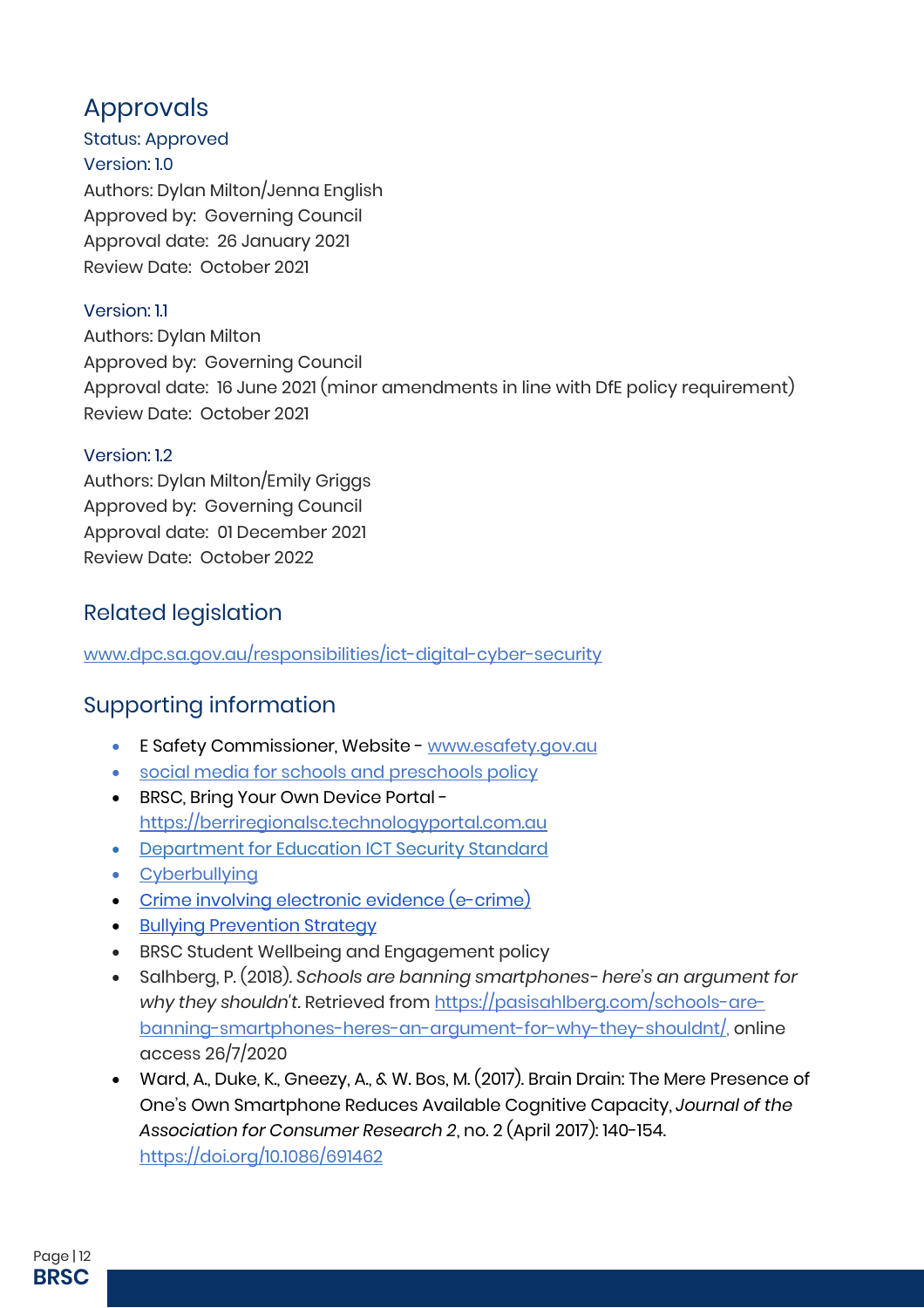#### <span id="page-12-0"></span>APPENDIX A

#### <span id="page-12-1"></span>**ICT and Electronic Device Acceptable Use Agreement**

Students are able to use BRSC ICT systems and equipment once the ICT and Electronic Device Acceptable Use Agreement has been read and signed by both student and Parent/Carer and returned to Student Services.

#### **To the student and parent/carer, please:**

**1. Read this page carefully** to check that you understand your responsibilities **2. Sign the appropriate section on this form and then detach and return the page to the school via your child's Home Group Teacher or Student Services 3. Please contact the school or visit the website to view the entire policy**

#### **We understand that BRSC:**

- Maintain a safe online environment, by maintaining an effective online safety program. This includes working to restrict access to inappropriate, harmful or illegal material on the Internet or school ICT equipment/devices at school or school-related activities, and following the procedures and requirements detailed in Use Agreements.
- Keep a copy of this signed Acceptable Use Agreement form on file
- Respond appropriately to any breaches of the policy
- Provide members of the school community with information about safe behaviours in an online environment, designed to complement and support the policy initiative
- Welcome enquiries from students or parents about online safety issues

*Please Note: This Policy and Acceptable Use Agreement for your child will remain in force as long as they are enrolled at BRSC. If it becomes necessary to add/amend any information or procedure, parents will be advised in writing and required to re-sign the acceptable use agreement for the new policy.*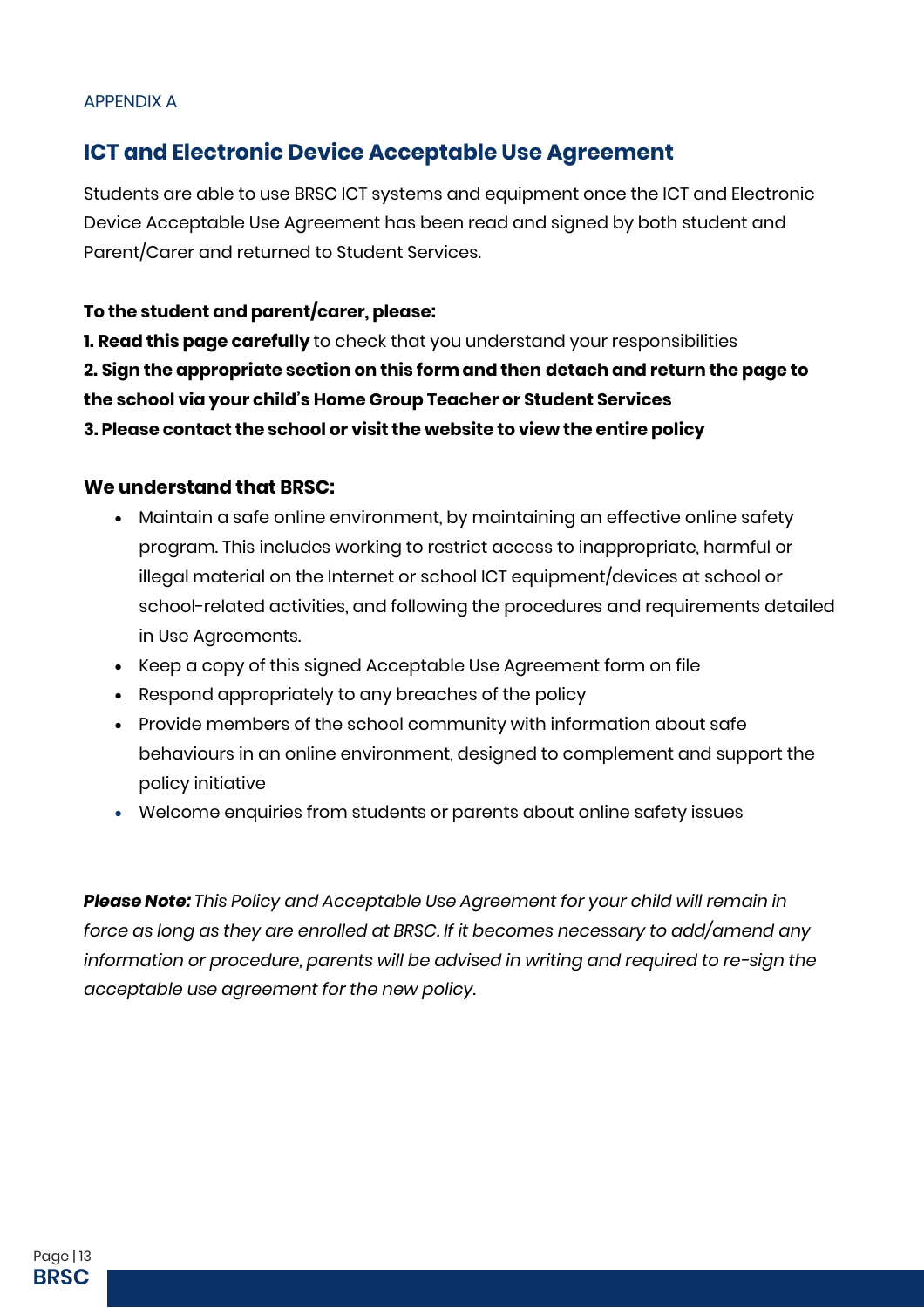## **Parent/Carer**

#### **Parent/Carer responsibilities include:**

- Reading this ICT and Electronic Device policy carefully and discussing it with my child so we both have a clear understanding of our role and the school's initiatives in maintaining a safe online environment and accept and understand my child's responsibilities
- Ensuring the agreement is signed by my child and by me and returned to the school
- Encouraging my child at all times to follow the online safety procedures and instructions as outlined in this policy while enrolled at BRSC
- Understanding that I am financially responsible for damage, loss or theft of ICT equipment/digital technology devices resulted from my child's actions
- Understand that BYOD insurance is covered by the parent/carer and accept responsibility for the insurance costs
- Contacting the school if there is any aspects of this policy I would like to discuss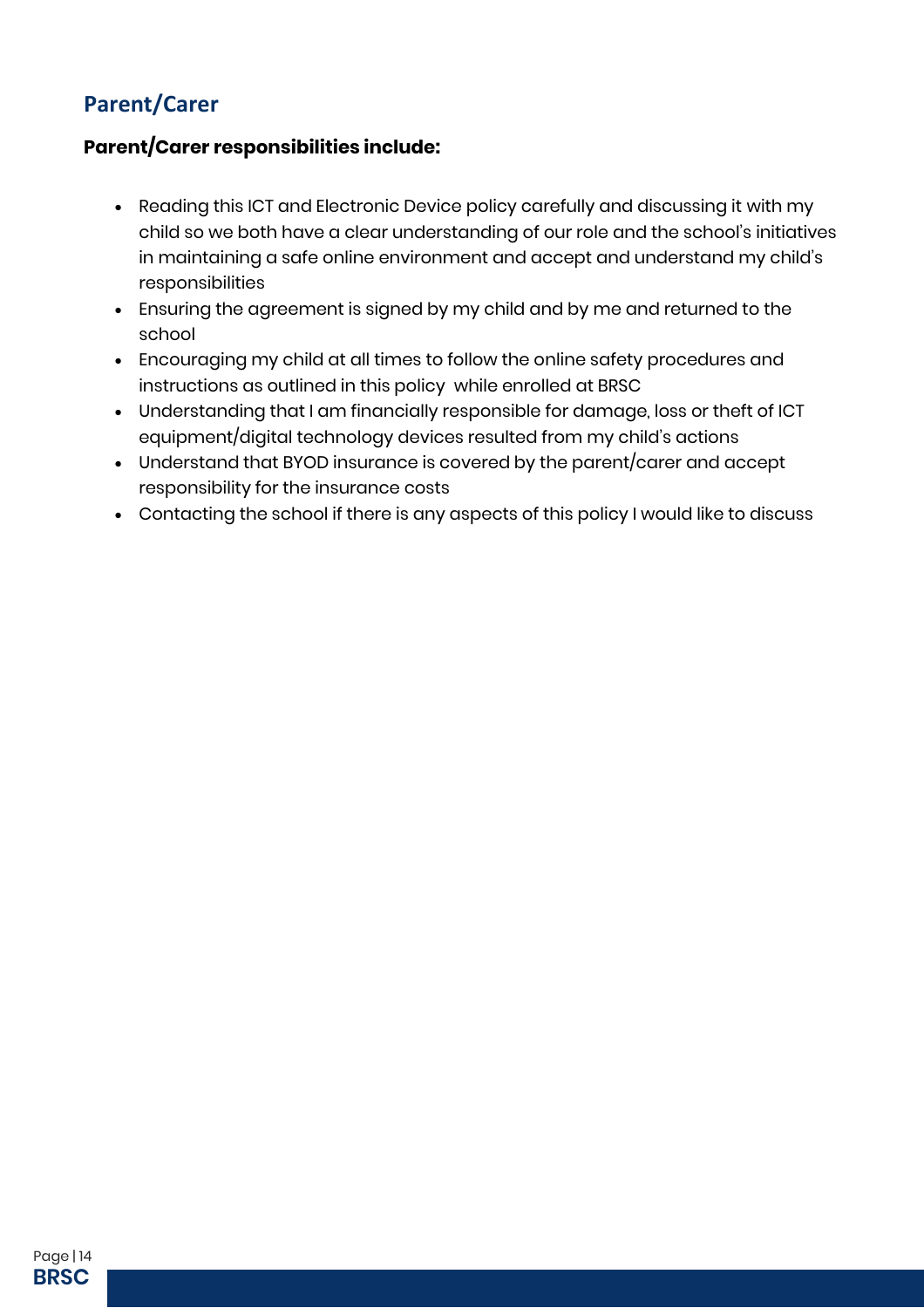### **Student**

#### **Student responsibilities include:**

- Respecting others and communicating with them in a supportive way
- Never participating in online bullying (e.g. forwarding messages and supporting others in harmful, inappropriate or hurtful online behaviours)
- Protecting my privacy by not giving out personal details, including my full name, telephone number address, passwords and images
- Protecting the privacy of others by never posting or forwarding their personal details or images without their consent
- Talking to a teacher or a trusted adult if I personally feel uncomfortable or unsafe online, or if I see others participating in unsafe, inappropriate or hurtful online behaviour
- Thinking carefully about the content I upload or post online, knowing that this is a personal reflection of who I am and can influence what people think of me
- Reviewing the terms and conditions of use for any digital or online tool (e.g. age restrictions, parental consent requirements), and if my understanding is unclear seeking further explanation from a trusted adult
- Meeting the stated terms and conditions for any digital or online tool and completing the required registration processes
- Handling ICT devices with care and notifying a teacher of any damage or attention required
- Abiding by copyright and intellectual property regulations by requesting permission to use images, text, audio and video and attributing references appropriately
- Not accessing media that falls outside the school's policies
- Not downloading unauthorised programs, including games
- Not interfering with network systems and security or the data of another user
- Nor attempting to log into the network with a user name or password of another student
- Not bringing a mobile phone or any other prohibited electronic device to school unless approval has been given by Parent/Carer **and** the school
- If a mobile phone is approved to be at school for external reasons, the phone is either stored appropriately through the school storage system or kept off and in my bag at my own risk